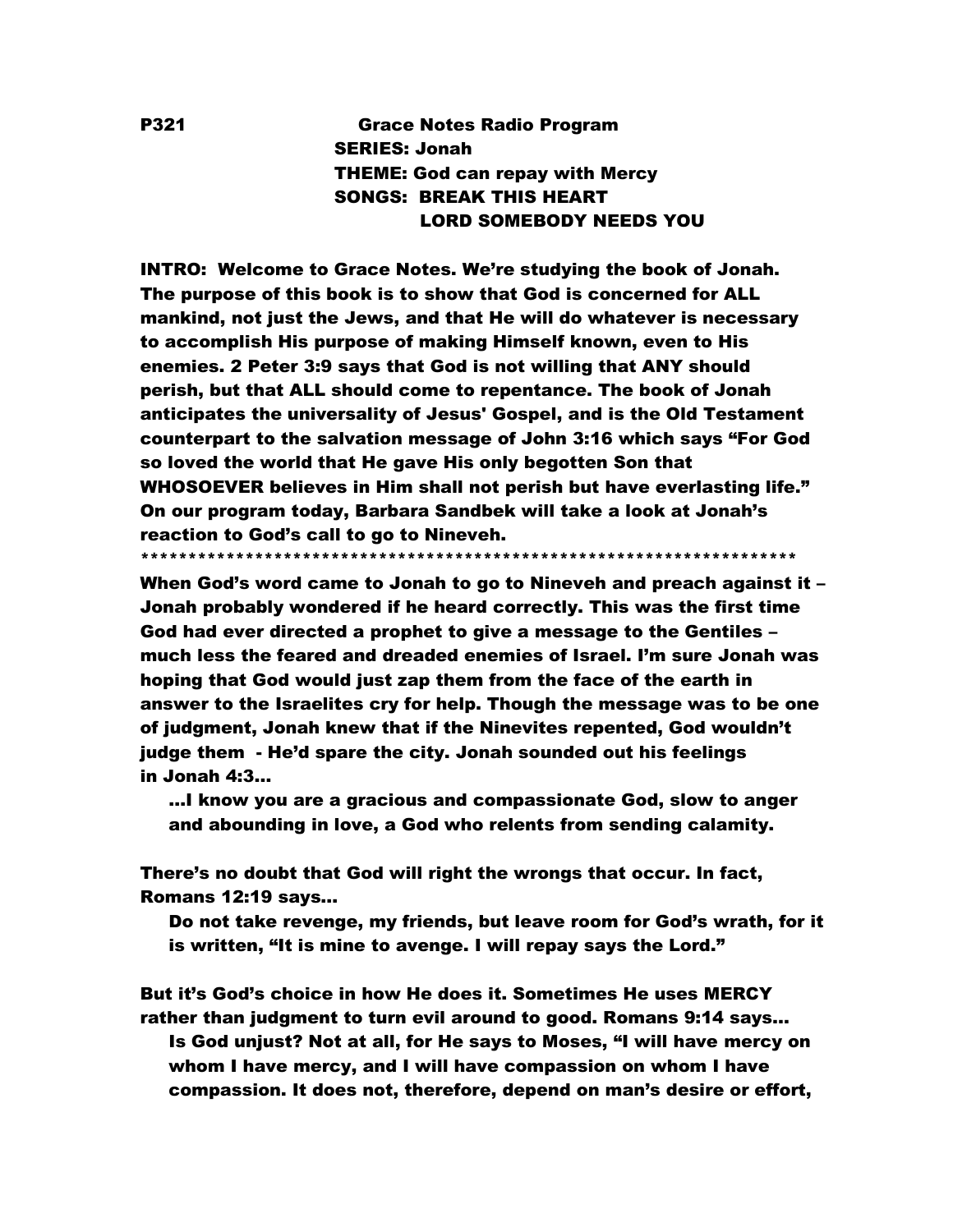but on God's mercy.

In the case of the Ninevites, God wanted to answer the Israelites cry for help with mercy and He chose Jonah to exercise His plan. One problem, though, Jonah wasn't willing. Jonah 1:3 says…

 Jonah ran away from the Lord and headed for Tarshish. He went down to Joppa where he boarded a ship for Tarshish to flee from the Lord.

Tarshish was west of Nineveh - as far in the other direction as Jonah could go. In those times, the Jews had pictured God as only residing in a certain area, so Jonah truly thought He could run away from Him. To the Jews the sea was the great unknown, inhabited by great sea monsters and chaos. But, Jonah was so set on evading God's call that all his natural fears of a long sea voyage were swept aside. He was bitter towards the Ninevites. Listen to what J. Vernon McGee wrote about this…

 We don't know for sure, but it's reasonable to conceive that the Assyrians had come down against Jonah's hometown at one time. They may even have come to his home. He may have seen his own parents cruelly and brutally slain before his eyes.

More than likely this has not happened to you, but maybe someone has hurt you and God has told you to go get over the hurt and tell them about the salvation they can receive through Christ. You've done everything you can think of to avoid it. If this is the case, you're out of God's will just like Jonah was and are headed for trouble. A seed of bitterness has taken root in your heart. I've been there. In fact, I wrote a poem for myself – maybe it will help you, too.

> It's time to plow, the season's here. No doubt God's made His message clear. I sensed His Spirit has drawn near convicting me of sin. My heart was opened and He saw I made my choice, followed His call. No reservation felt at all I now have peace within. Break up the unplowed ground Let righteousness and love abound It's time for you to seek the Lord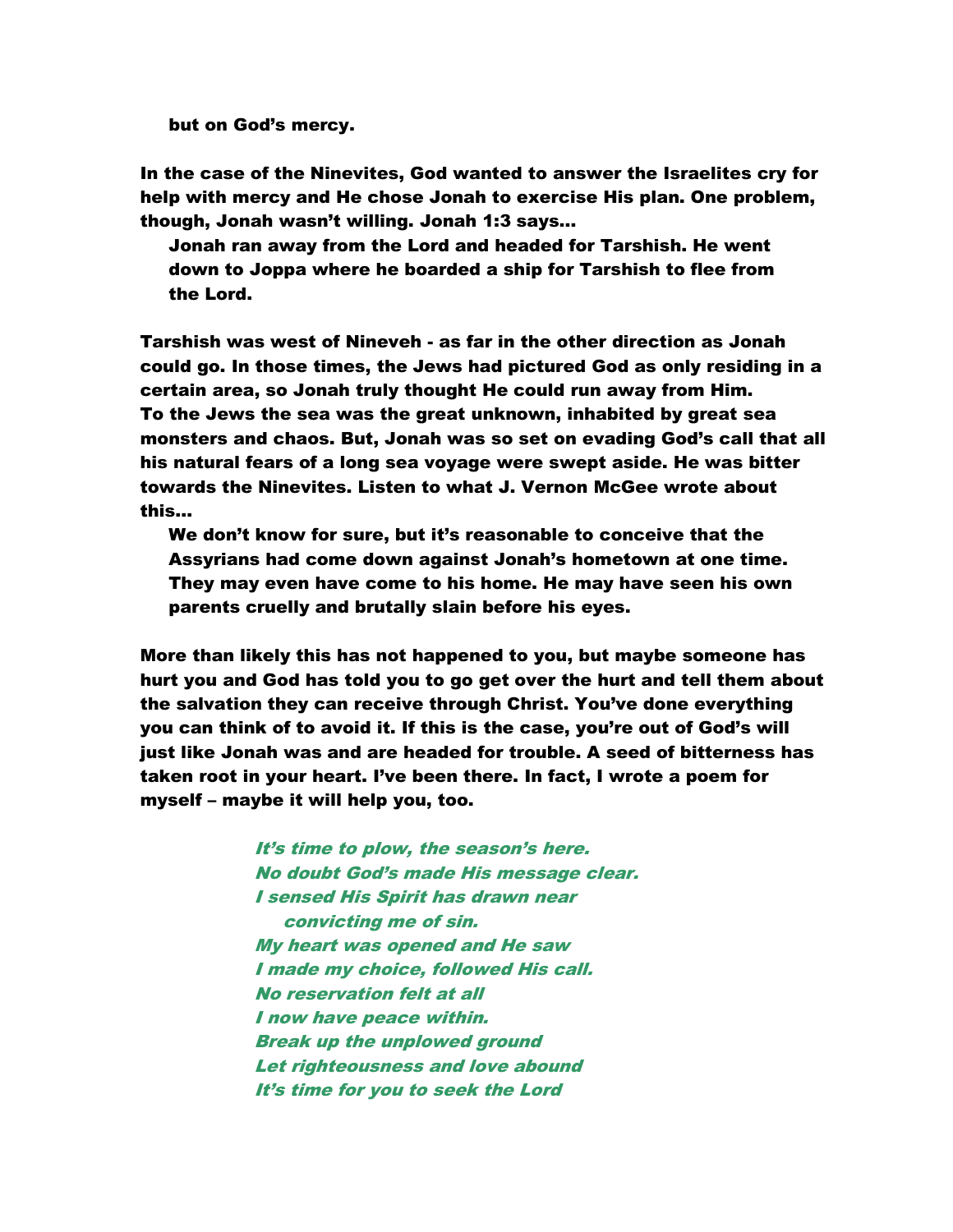Find cleansing through His word. Break up the unplowed ground When it's been tilled peace can be found Set your eyes forward – don't look back You'll find He'll keep you right on track.

2 Corinthians 4:6-7 says that we have God's light, His treasure, in our hearts - our earthen vessel or jar of clay. He's given us power through the Holy Spirit to overlook offenses and to share His light. Jesus set the example for us. As He hung on the cross in agony He said…"Father, forgive them for they know not what they do."

There's a world out there enslaved by sin and they're suffering. Jesus died for every single one of them – we have no right to be selective in who we tell?

Why not ask God to break through the walls you've built and help you see and feel the needs of others the way He does - even your enemies.

\*\*\*\*\*\*\*\*\*\*\*\*\*\*\*\*\*\*\*\*\*\*\*\*\*\*\* WRITERS: PHILLIP BRIAN WHITE, RAY SCOTT \*\*\* BREAK THIS HEART \*\*\* LENGTH: 3:57 \*\*\*\*\*\*\*\*\*\*\*\*\*\*\*\*\*\*\*\*\*\*\*\*\*\*\*

Laughter comes through heartache Growing comes through pain And Lord, I know You're slowly Teaching me I have to lose to gain I've been all too careful Of vessels and of jars So won't you let your lov<sup>e</sup> Break through the walls Releasing what you are

Chorus: Break this heart Let it be open I know it is no good Till all the bitterness is gone Make my life A vessel that's broken So I can someday help The one who falls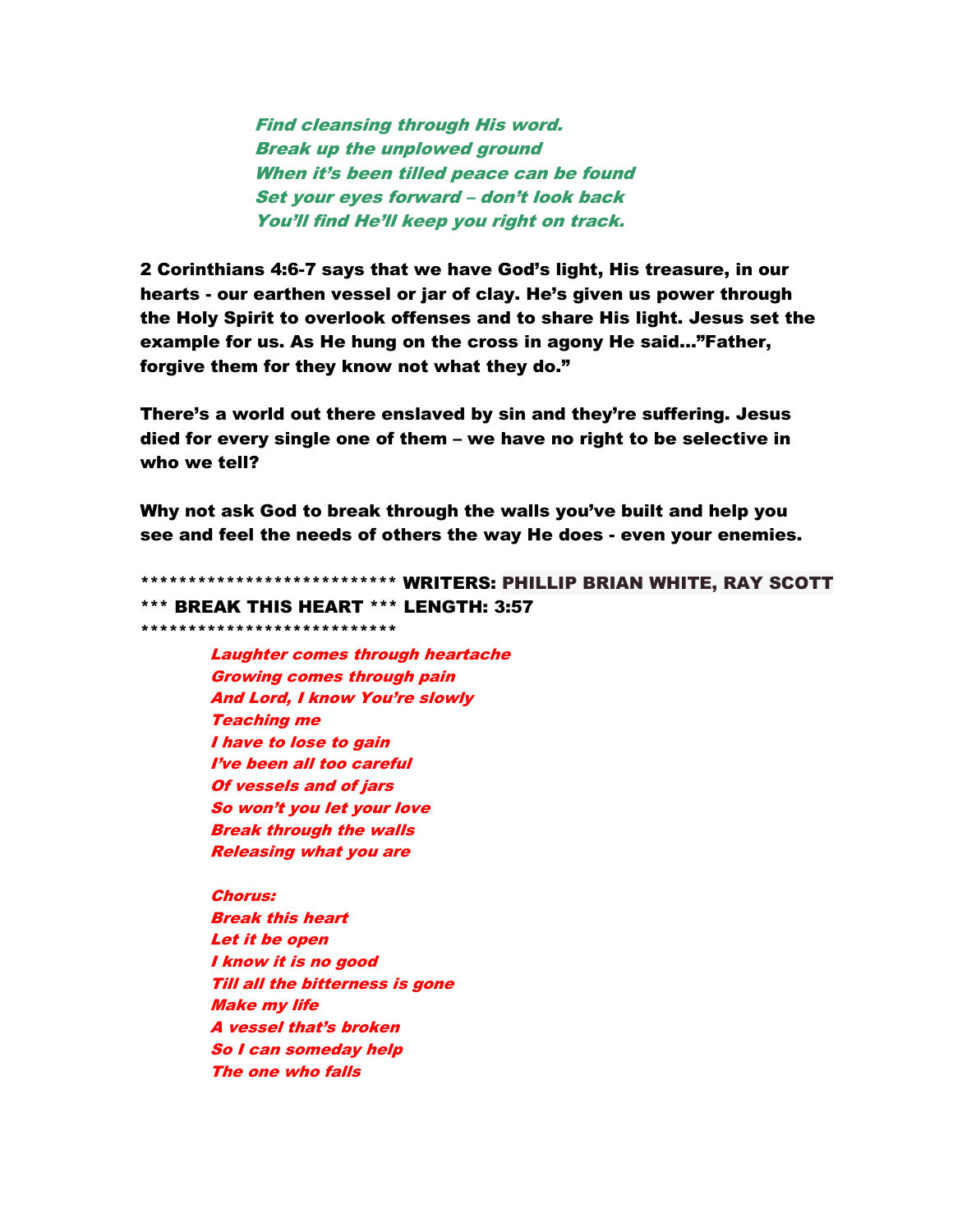There's nothing worse than nothing To live yet not to feel I've been numb to all the suffering A heart as cold as steel Make me strong and tender Take away my fears And won't You give me holy insight, Lord And wash my eyes with tears

Repeat Chorus Twice

So I came someday help - The one who falls

Hosea 10:12a says…

 Sow for yourselves righteousness. Reap the fruit of unfailing LOVE and break up your unplowed ground for it's time to seek the Lord until He comes and showers righteousness on you.

God's UNFAILING LOVE bought US from the grip of Hell and transformed us – undeserving as we are. 2 Corinthians 5:-21 says…

 God made Him who had no sin to be sin for us, so that in Him we might become the righteousness of God.

2 Corinthians 5:18-20 reads…

 If anyone is in Christ, he is a new creation. The old has gone, the new has come. All this is from God, who reconciled us to Himself through Christ and gave us the ministry of reconciliation. We are, therefore, Christ's ambassadors, as though God were making His appeal through us.

God's UNFAILING LOVE in us can help us see others the way God does. If we've been wronged – remember the sin is really against God. And He forgave it with His Son's life. The real solution to dealing with evil in our society is not to spend time protesting it, but rather to proclaim the life changing Gospel message which can transform the heart of a person. God wants this done through our witness just like He did through Jonah. There is someone out there just waiting to hear the message God has given you for them – don't delay.

\*\*\*\*\*\*\*\*\*\*\*\*\*\*\*\*\*\*\*\*\*\*\*\*\*\*\*\*\*\*\*\*\*\*\*\* WRITE: Dawn Thomas \*\* LORD SOMEBODY NEEDS YOU \*\*\* LENGTH: 3:00 \*\*\*\*\*\*\*\*\*\*\*\*\*\*\*\*\*\*\*\*\*\*\*\*\*\*\*\*\*\*\*\*\*\*\*\*